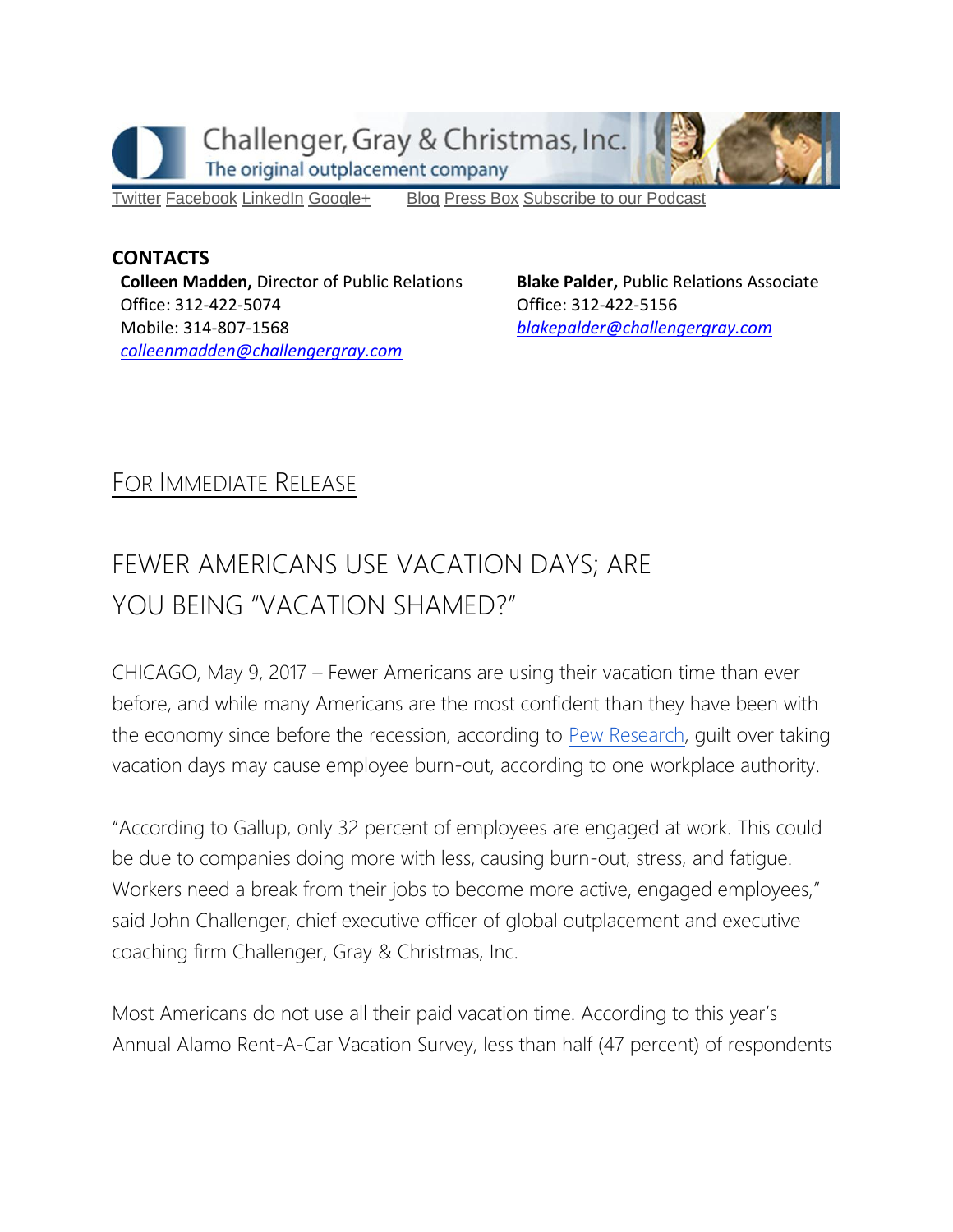took all of the vacation time offered to them, choosing instead to spend more time at the office. This is the first time this number has fallen below 50 percent.

Moreover, an average of 19 vacation days went unused in 2015, according to Bankrate.com. The median number of unused vacation days was 7.

"Workers are leaving more than a week of vacation time on the table. Even workers at companies that offer unlimited time off, a trend recently adopted by numerous tech companies like Netflix and VMWare, likely do not participate fully in that benefit," said Challenger.

One explanation is that workers feel "vacation shamed." This phenomenon happens when people in the workforce feel guilt for taking vacation time and leaving their coworkers to take on their tasks while they are gone. It can also result from leaders who demand too much from their staff, leaving them no choice but to work through potential vacation days.

"Vacation shaming" seems to happen more often to Millennial workers, according to Bloomberg. Nearly 70 percent reported feeling "vacation shamed," thinking avoiding vacations makes them stand out to their bosses as more outstanding employees.

Indeed, "vacation shaming" or feeling "vacation shamed" happens, possibly more often, at companies that offer unlimited vacation. Kickstarter ended its unlimited paid time off policy after the company found workers were actually taking fewer days than if they had a stated policy. Other companies, such as Gilt Group, found their workers too were taking fewer days.

"In theory, unlimited time off makes sense from a recruitment and retention standpoint. As long as the project is completed and work doesn't suffer, workers can take all the time they need for themselves.